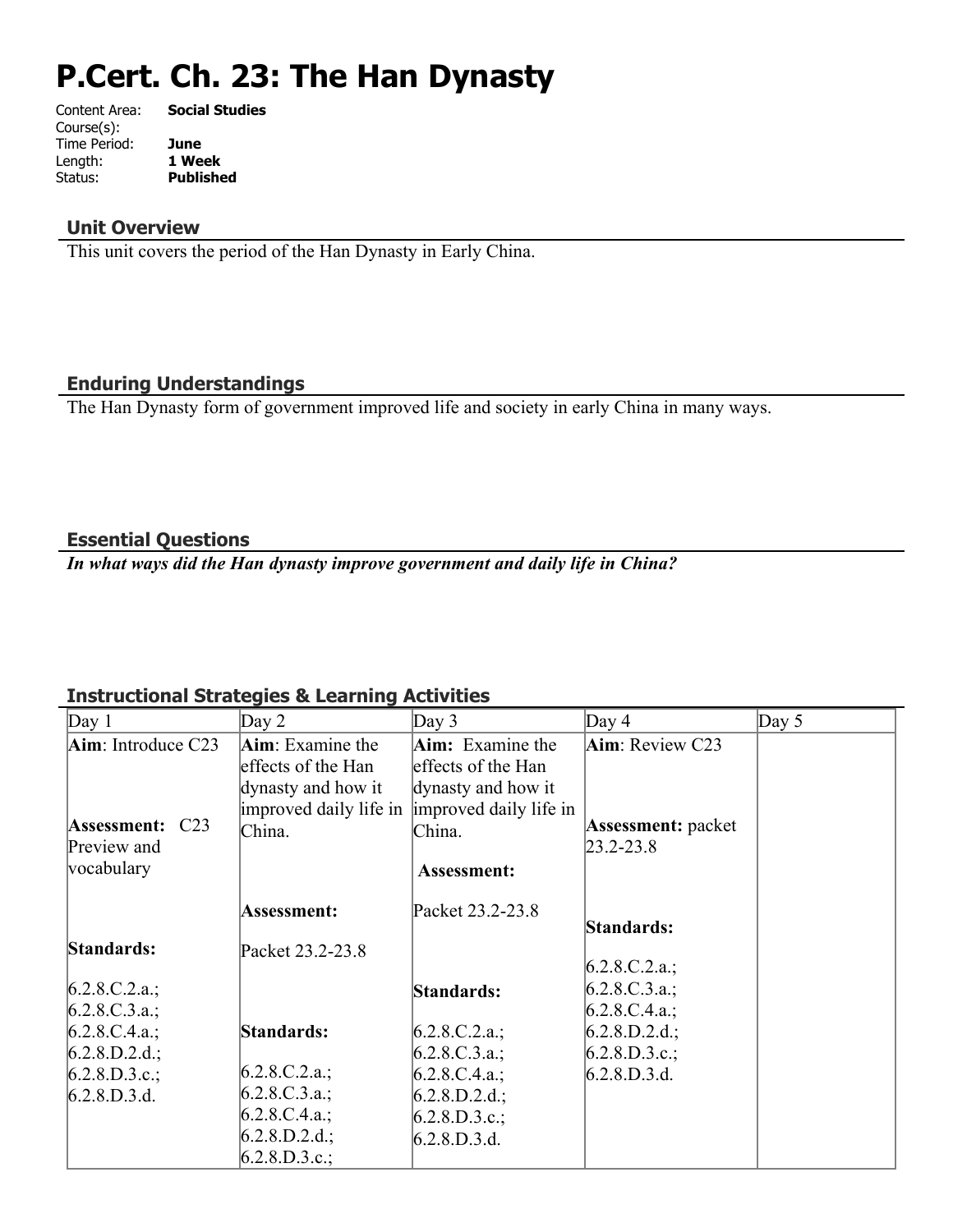| 6.2.8.D.3.d. |  |  |
|--------------|--|--|
|              |  |  |
|              |  |  |
|              |  |  |
|              |  |  |
|              |  |  |

## **Integration of 21st Century Themes and Career Exploration**

| <b>CRP.K-12.CRP2</b> | Apply appropriate academic and technical skills.                                   |
|----------------------|------------------------------------------------------------------------------------|
| <b>CRP.K-12.CRP5</b> | Consider the environmental, social and economic impacts of decisions.              |
| CRP.K-12.CRP4        | Communicate clearly and effectively and with reason.                               |
| CRP.K-12.CRP11       | Use technology to enhance productivity.                                            |
| CRP.K-12.CRP9        | Model integrity, ethical leadership and effective management.                      |
| CRP.K-12.CRP8        | Utilize critical thinking to make sense of problems and persevere in solving them. |
| <b>CRP.K-12.CRP7</b> | Employ valid and reliable research strategies.                                     |
| <b>CRP.K-12.CRP1</b> | Act as a responsible and contributing citizen and employee.                        |
| CRP.K-12.CRP12       | Work productively in teams while using cultural global competence.                 |

## **Technology Integratoin**

Online text and features

Google Classroom

TECH.8.1.8 Educational Technology: All students will use digital tools to access, manage, evaluate, and synthesize information in order to solve problems individually and collaborate and to create and communicate knowledge.

#### **Interdisciplinary Connections**

| LA.WHST.6-8.1 | Write arguments focused on discipline-specific content.                                                                                                                |
|---------------|------------------------------------------------------------------------------------------------------------------------------------------------------------------------|
| LA.RH.6-8.1   | Cite specific textual evidence to support analysis of primary and secondary sources.                                                                                   |
| LA.RH.6-8.2   | Determine the central ideas or information of a primary or secondary source; provide an<br>accurate summary of the source distinct from prior knowledge or opinions.   |
| LA.WHST.6-8.2 | Write informative/explanatory texts, including the narration of historical events, scientific<br>procedures/experiments, or technical processes.                       |
| LA.RH.6-8.3   | Identify key steps in a text's description of a process related to history/social studies (e.g.,<br>how a bill becomes law, how interest rates are raised or lowered). |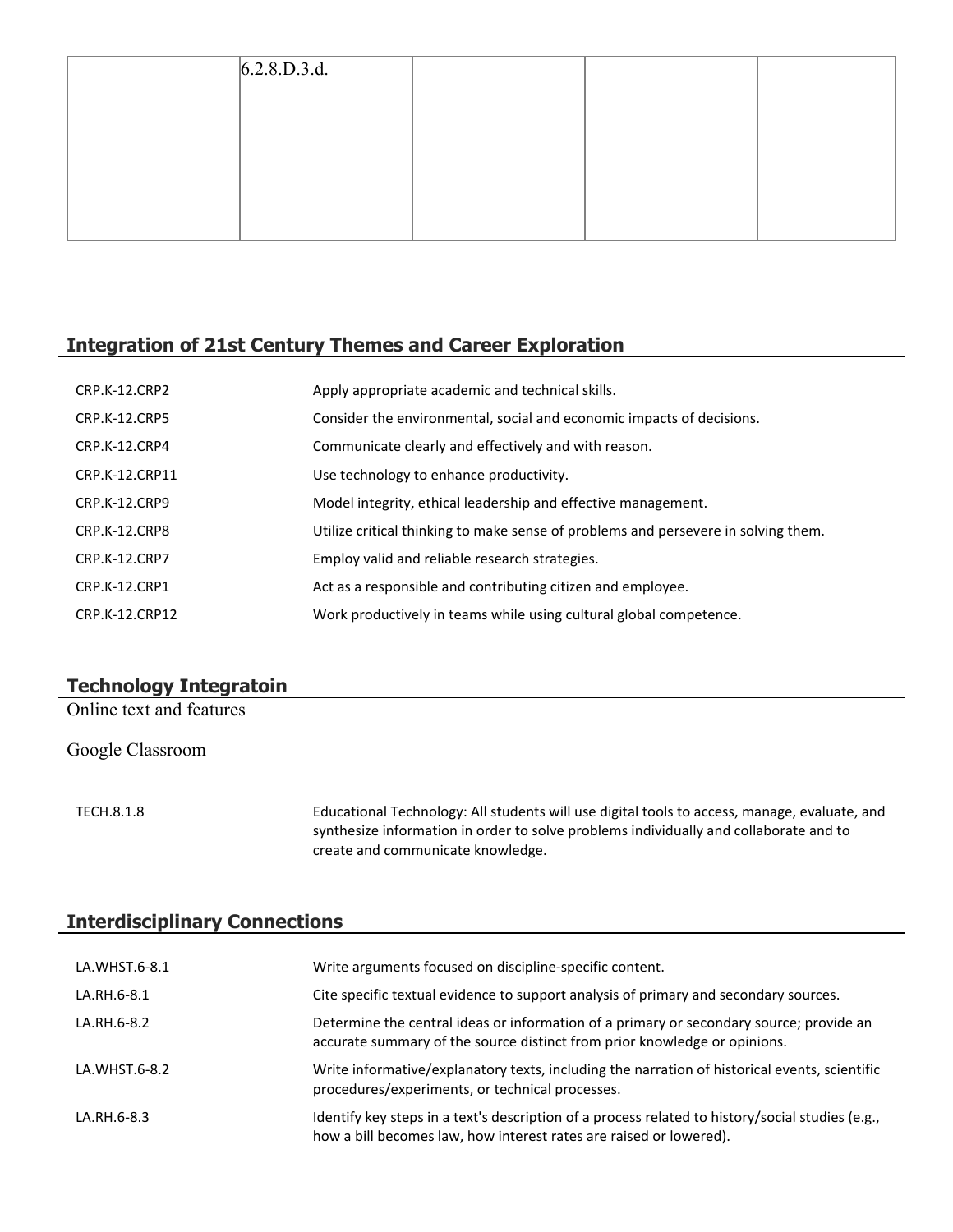| LA.RH.6-8.4  | Determine the meaning of words and phrases as they are used in a text, including<br>vocabulary specific to domains related to history/social studies. |
|--------------|-------------------------------------------------------------------------------------------------------------------------------------------------------|
| LA.RH.6-8.5  | Describe how a text presents information (e.g., sequentially, comparatively, causally).                                                               |
| LA.RH.6-8.6  | Identify aspects of a text that reveal an author's point of view or purpose (e.g., loaded<br>language, inclusion or avoidance of particular facts).   |
| LA.RH.6-8.7  | Integrate visual information (e.g., in charts, graphs, photographs, videos, or maps) with<br>other information in print and digital texts.            |
| LA.RH.6-8.8  | Distinguish among fact, opinion, and reasoned judgment in a text.                                                                                     |
| LA.RH.6-8.9  | Analyze the relationship between a primary and secondary source on the same topic.                                                                    |
| LA.RH.6-8.10 | By the end of grade 8, read and comprehend history/social studies texts in the grades 6-8<br>text complexity band independently and proficiently.     |

## **Differentiation**

**Model the Station Activities** Before sending pairs to work on their own, quickly review the procedures for all of the stations so that students have a general idea of how to complete each station activity. Pair students with a peer who can help them appropriately follow the directions at each station.

**Conduct Station F Together** The acupressure station can be difficult for students to grasp. Work through this station as a class. Have students complete their Reading Notes for Section 7. Then read aloud the description of acupressure from Station Directions F. Encourage students to ask questions. Draw a simple illustration that shows how qi might travel through a human body and become blocked, which, according to traditional Chinese medicine, causes pain or sickness. Then allow volunteers to follow the directions in Step 3.

**Modify Station B** Provide the following paraphrase to help students understand the quotation from Confucius: "In society, the highest group is made up of people who are born wise. The second-highest group is made up of people who become wise by studying. The third-highest group is made up of people who have to work very hard to learn. The lowest class is made up of people who work very hard but are never able to learn."

**Support the Processing Activity** Provide students with the following sentence starts for their Processing activity paragraphs:

1. "The Han achievement that most improved Chinese government or expanded the Han empire was . One reason why this was the most important achievement is . . . A second reason why this was the most important achievement is . . ."

```
2. "The Han achievement that most improved the daily lives of people in China was . One
reason why this helped people the most is . . . A second reason why this helped people the most is . . ."
```
**Limit the Number of Stations** Consider requiring students to visit only four of the seven stations. For the stations that students don't visit, use the Guide to Reading Notes to provide answers to the questions. Review each station as a class and allow students to ask clarifying questions about the section content and station activities.

**Provide a Template** Give students a handout with the Processing activity instructions at the top of the page, and with the two bricks from the Interactive Student Notebook instructions already drawn and labeled. Make the bricks large enough so that students will have room to illustrate. Leave enough space underneath the bricks for students to explain the importance of the two Han practices, inventions, or discoveries. Scaffold the Processing activity by brainstorming a list of possible answers on the board. Conduct a "think aloud," in which you model how to fill out one of the bricks by using the brainstormed list and students' Reading Notes. Then allow students to complete the other brick on their own.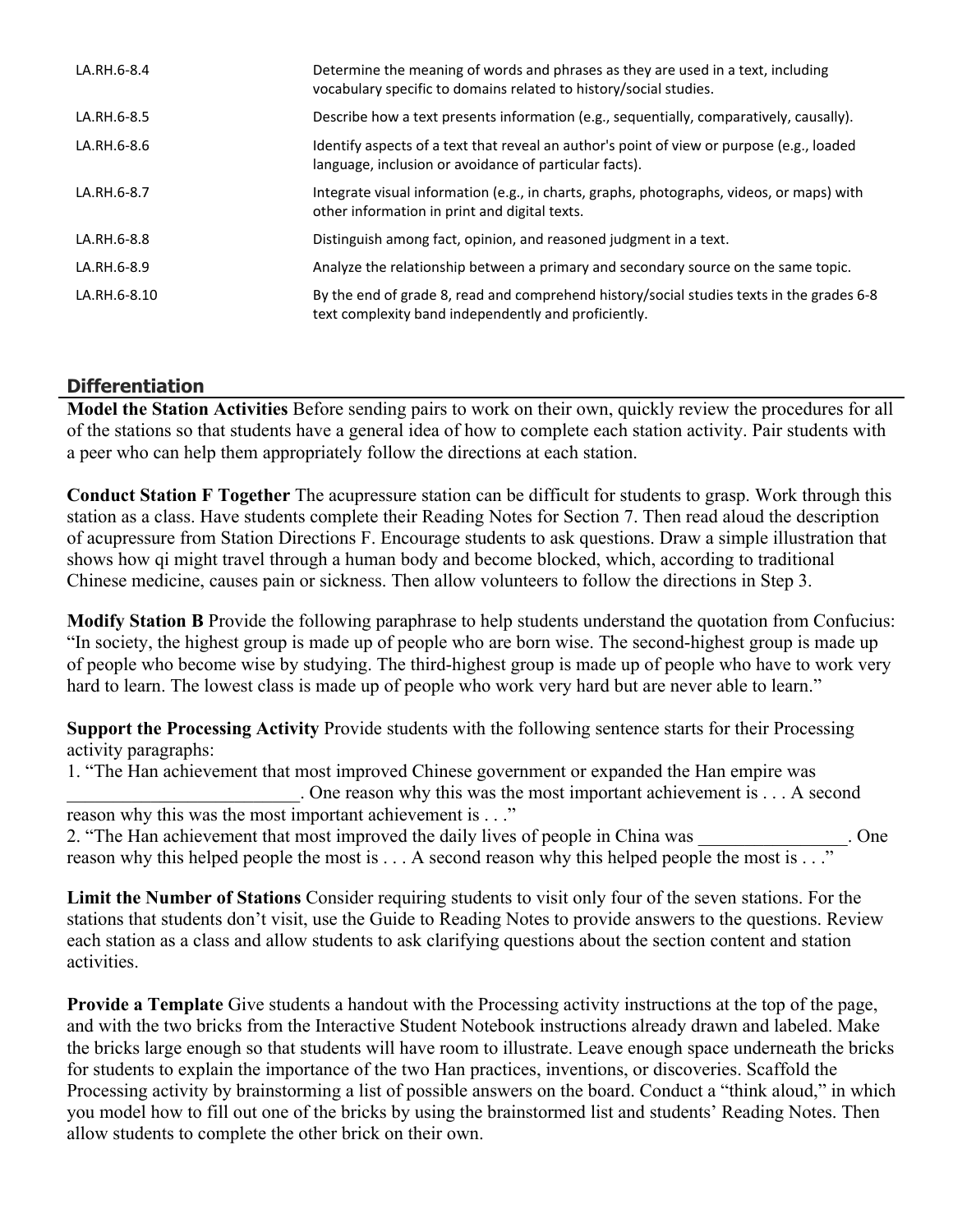#### **Modifications & Accommodations**

IEP and 504 accommodations will be utilized for individuals

#### **Benchmark Assessments**

Sentence construction and paragraph writing

#### **Formative Assessments**

**Discussion** 

Homework

Teacher observations

#### **Summative Assessments**

See assessments in lesson plans above

## **Instructional Materials**

History Alive! Ancient Civilizations textbook series

See materials listed in lesson plan above.

## **Standards**

SOC.6.2.8.CivicsPI.3.a Compare and contrast the methods (i.e., autocratic rule, philosophies, and bureaucratic structures) used by the rulers of Rome, China, and India to control and unify their expanding empires.